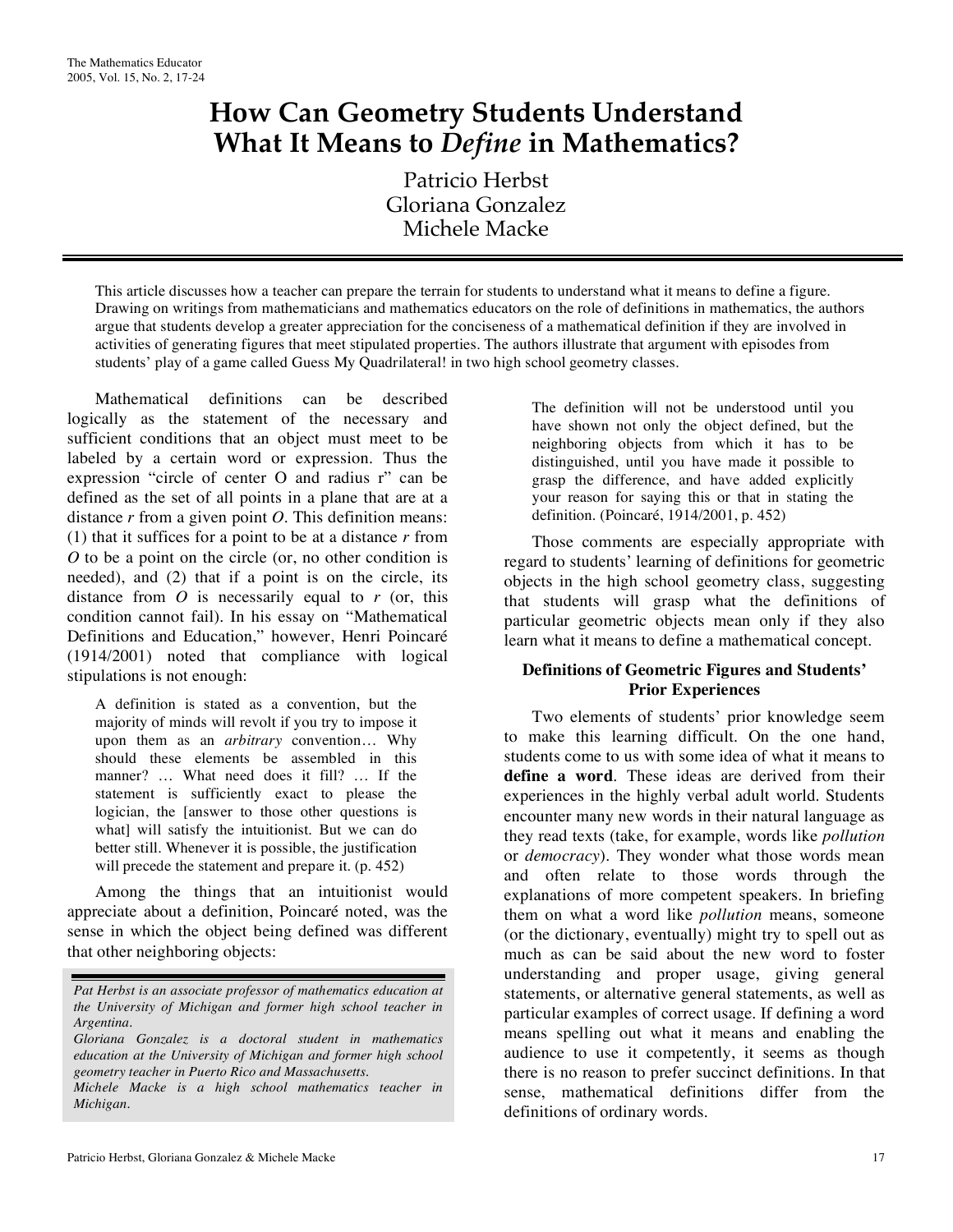On the other hand, students also come to us with a wealth of knowledge about geometric figures that they have been building since their toddler years and on through elementary and middle school. They have been naming figures by pointing to objects and using those words in geometric activity. They have a sense of familiarity with geometric figures that may conspire against our desire to develop in students the sense that definitions are needed. Indeed, if you started your first day of class asking your students to draw a circle, you would not very likely hear a student asking you "what do you mean by circle?" Words like circle, square, rectangle, or kite are familiar to them—to the point that students can use many of them without really questioning whether they know what those words mean. Therefore, as teachers of high school geometry, we could hardly claim that when we teach students the definitions of many of the geometric shapes, we are answering any question they might have as to what those words *mean*.

The instructional problem that we want to discuss derives from the foregoing discussion. Within the world of familiar objects and their names, the world of geometric figures, how can we create in students the sense that definitions are needed? Furthermore, how can students develop an appreciation for mathematical definitions—that is, statements that neither simply name nor describe beyond doubt but rather provide necessary and sufficient conditions for assigning a name to one kind of object and not to many others that could be similar to it in some respect?

## **Making Definitions: Descriptive and Generative Activities**

The high school geometry course has usually been predicated as an opportunity to expose students to an example of a mathematical system, whereby they ought to learn to relate to figures not by what their names implicitly evoke but by what their definitions explicitly require. Edwin Moise expressed the following remark with which we agree:

The intuitive immediacy of geometric concepts has another important pedagogic consequence. One of the vital processes in creative mathematical work is the transition from an intuitive idea to an exact definition. (Moise, 1975, p. 476)

What kind of instructional activities can summon what children know about geometric figures and their names and at the same time give the teacher leverage for promoting an overhaul of what students understand by *define*? How can one satisfy Poincaré's expectations, justifying the need for each of the stipulations involved in a definition and clarifying the differences between the object defined and its neighboring objects? Moise suggested that activities of **describing the properties of a figure given through pictures** could summon students' intuitions of the figure being defined:

Nearly every geometric definition can be—and commonly is—preceded by a picture that conveys an intuitive idea. The definition can then be checked against the pictures, with a view to finding out whether the definition really describes the idea that it is supposed to describe. (p. 476)

One can probably play out a scenario in which students could take an active role in the description: The teacher shows several examples of rectangles some large, some small, some with consecutive sides of very different length, some of very similar length. Then the teacher asks students to say what is common to all of the rectangles. If the students only mention properties that are common to parallelograms, the teacher may pull a parallelogram that is not a rectangle and ask students to comment on differences between the new shape and the ones on the board. This may strike some as a commonplace occurrence, for example, the social studies teacher who develops concepts of abstract ideas (e.g., *democracy*) by exposing his or her students to different examples and asking them to describe what they have in common might recognize that practice as familiar. And yet it may also strike the mathematics teacher as an unintelligent strategy in regard to how to make students aware of the difference between a description and a definition. Definitions are not descriptions—at stake in a definition is not just clarity on the use of a word but also succinctness of formulation. How can students develop an appreciation of the power of statements that balance clarity with succinctness?

We contend that to help students develop appreciation of the various aspects that Poincaré saw involved in the work of giving a definition, engaging them in the activity of describing figures is not enough. They also need to be engaged in activities of **generating figures by the properties they should have**. By *generating* (or prescribing) a figure we mean stipulating the conditions that a hypothetical figure would have to satisfy, and then finding whether a figure exists that satisfies such conditions. In this article we want to elaborate on that point, showing an example of an activity of generating a figure that we found useful in the process of engaging students in defining. We show an example of how we chose to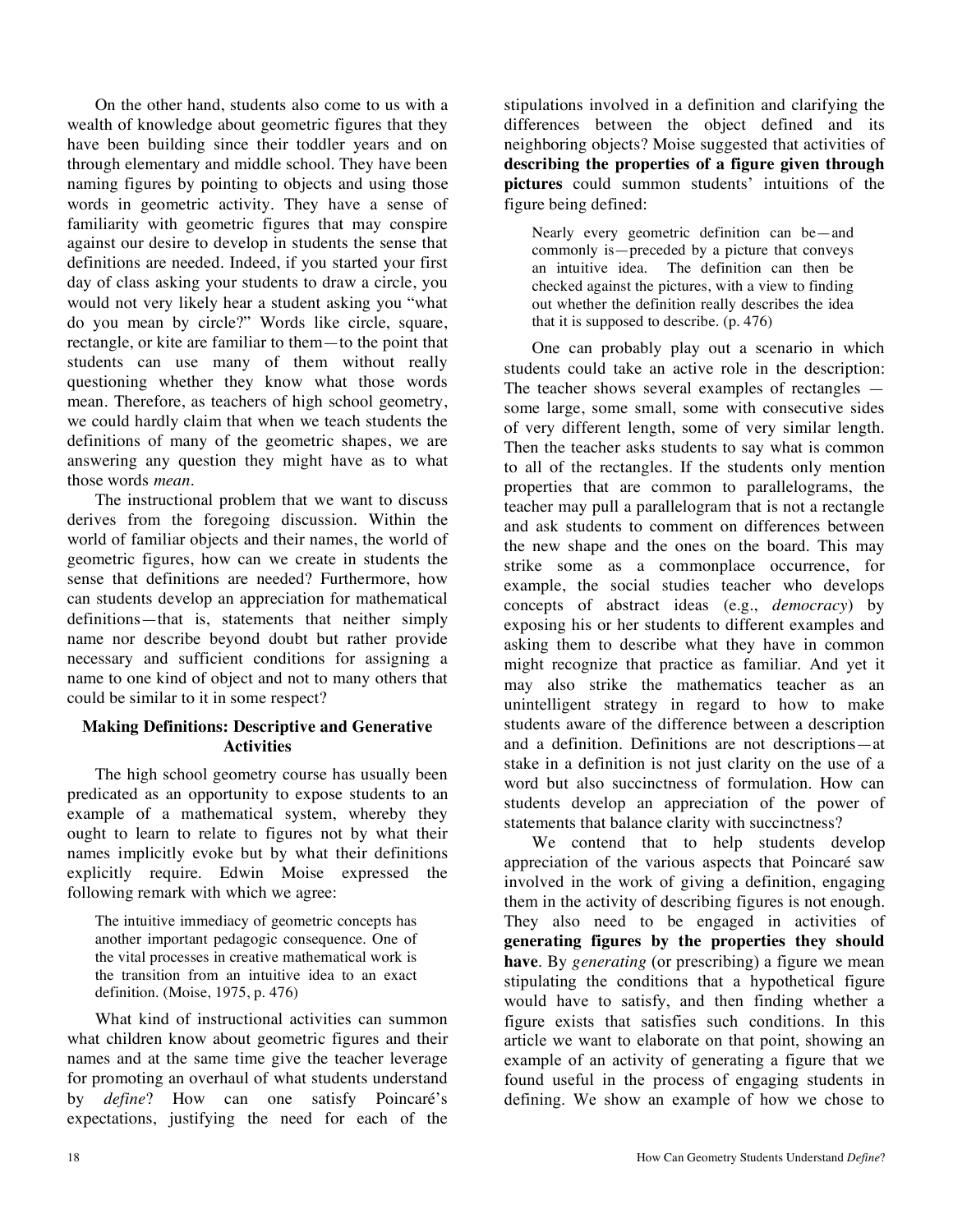organize this kind of activity as we introduced students to the definitions of some of the special quadrilaterals.

## **The Quadrilaterals Unit and the "Guess My Quadrilateral!" Game**

The teaching idea that we present was part of a unit that we designed and implemented in two accelerated geometry classes populated by a total of 53 students, mostly  $9<sup>th</sup>$  graders, in a very large and diverse public high school. In planning a unit on quadrilaterals we posed to ourselves the instructional problem of how to create a context for students to think of the minimal conditions that a shape must satisfy in order to be one of the special quadrilaterals. We acknowledged the likelihood that students would understand what the special quadrilaterals were and set out to use (rather than ignore) that prior knowledge. We were actually able to confirm this prior knowledge using a questionnaire that we gave to the two classes before the unit (see Appendix A).

We observed that students knew quite a bit about squares, rectangles, and rhombi. For example, half of the students knew that diagonals of a rhombus are perpendicular and two thirds of the students knew that such was not the case for a rectangle. They also did not know some things—e.g., two thirds of the students did not think that diagonals of a rectangle are congruent or had misconceptions—e.g., one third of the students asserted that diagonals of a rhombus are congruent. In planning the unit, we also expected that merely asking them to define those figures would not provide enough support for them to think of the differences between defining a mathematical object and defining an unknown word. The initial questionnaire actually confirmed the notion that students naturally associate the word *definition* with either 'say as much as you know' or 'point to an object that bears this name.' For a question that asked them to define a rectangle, we found that 88% of the students were evenly split among those that would provide too much information (e.g., a quadrilateral with two sets of parallel sides and four right angles) and those that would provide insufficient information (e.g., a quadrilateral with two sets of parallel sides), while only 12% provided definitions that were necessary and sufficient. It seemed as though students did have intuitions of what the figures are but if they were to appreciate mathematical definitions that provide necessary and sufficient conditions they would need help understanding in what sense one such statement is better than another one which says as much as one knows or one that names and points.

The lesson that we share here was part of a special unit on quadrilaterals that we designed and implemented over a period of three weeks. Rather than introducing one special quadrilateral at a time, only the parallelogram was studied on the first day of the unit. A few days after having created a long list of possible properties a quadrilateral could have, students were introduced to defining special quadrilaterals by way of a game that we called Guess My Quadrilateral! This game, we contend, provided an effective context for students to understand why a statement that provided necessary and sufficient conditions might be preferable to one that spells out as much as one knows. The game also created a context for students to deal with the whole neighborhood of special quadrilaterals and thus concentrate on what about each of them made it different from its neighbors. As a pedagogical strategy, the Guess My Quadrilateral! game is an example of an activity in which students are engaged in generating a figure. The play of the game itself and the discussions about playing that ensued eventually gave rise to the definition of each of the special quadrilaterals; this took most of two days. In the following paragraphs we describe what we planned and show examples of how students worked on it.

The game consisted of having each group of students determine the name of a shape they could not see. A generic representation of the figure had been drawn on a card that the teacher kept out of the students' sight. Students could gather information about the unknown figure by asking the teacher questions that admitted only "yes" or "no" for answers. Groups played in parallel, each group asking the teacher questions about their shape; but groups competed against each other in being able to guess their own shapes while asking the minimal number of questions. Groups accrued 1 point per question they asked; and at anytime they decided they knew the shape, they could make a guess. Their questions could ask for any property from the list of possible properties they had generated some days before. In this way, students could ask questions like "does it have a right angle?" but not questions like "what are the measures of its angles?" (since the latter question could not be answered with a "yes" or "no"). Also, whereas it was okay for them to ask whether the unknown figure was a specific quadrilateral (e.g., "is it a rhombus?"), if the answer to such a question happened to be negative, the group would accrue 999 points—thus they were discouraged from blindly guessing and encouraged to make sure their eventual "guess" would just be a check against a near certainty. After each group had the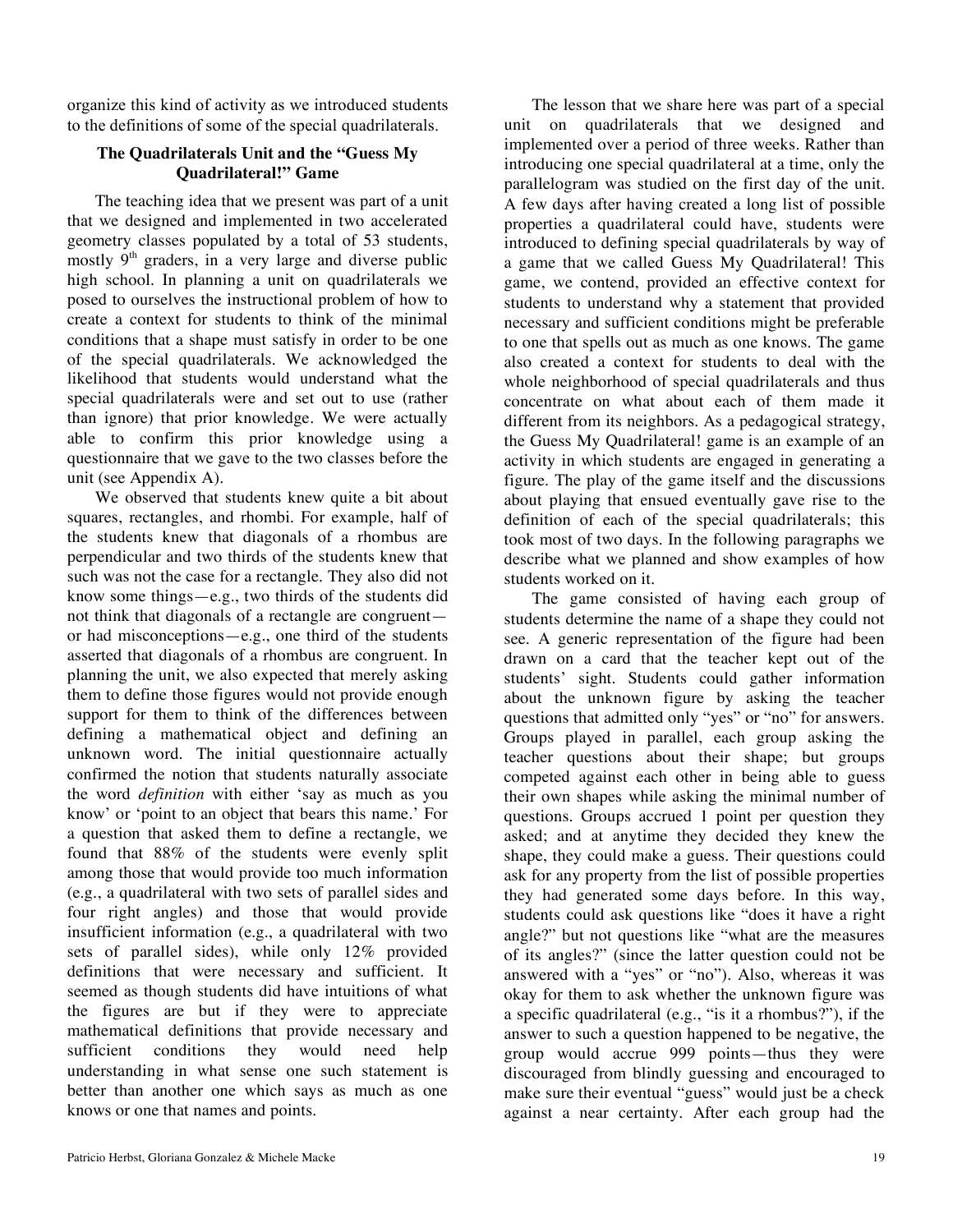chance to play three times, the total scores for each group would be compared; and whichever group had made the least total number of points would win the game.

As far as managing the play of the game was concerned, to make sure students understood how to play, we had one group do a trial run of the game in front of the whole class. After that demonstration, we had students in their groups write their questions on easel pad sheets; and when they were ready to ask their first question, the teacher would visit the group, answer the question, and they would write that answer next to the question. At the end, after they had made a correct or incorrect guess about the identity of the figure, we would stick the picture of the previously unknown figure to the sheet. After all groups had guessed the identity of the figure, we would stick the sheets to the blackboard, enabling the students to see the ways in which people had played the game as a segue into definitions for the shapes.

## **The Game: An Example of Engaging Students in Generating a Figure**

What is it about this game that may help create a context for discussion about definitions? The game is meant to engage students with figures in a different way than usual. The game makes students generate a figure rather than describe it, which we contend provides a meaningful context for students to understand what it means to define in mathematics. When students come to high school geometry, their familiarity with figures has been shaped by tasks that rely to a large extent on *seeing* the figures as they talk about them. In contrast, generating a figure relies on talking about the attributes of figures that cannot yet be seen; figures must be imagined on the basis of what the prescribed properties allow. The Guess My Quadrilateral! game helps convey the idea that the properties that are true of a figure are the ones that make a figure what it is. Furthermore the game provides a way to gauge the extent to which more information is needed in order to know what a figure is. By making students accrue points (which negatively affect their chance to win the game), the game allows students to realize that it might be a good idea to ask questions that add really important information. The existence of an actual card with the figure drawn on it helps ensure that whoever (the teacher or another student) responds to questions would do so fairly—in our case it helped students see the teacher as less of an oracle and more like a device of the game<sup>1</sup>.

## **Learning to Define by Playing the Game**

In playing Guess my Quadrilateral!, students confronted the need to stipulate conditions that would actually constrain what the unknown figure could be, differentiating it from all the other figures that it could possibly be without extra stipulations. As we saw them doing this, we recognized they were doing what Poincaré had identified as central in the work of defining—distinguishing an object from its neighboring objects. This thinking was visible as they discussed in their groups what kind of questions they should ask.

For example, a group composed of four students— Alana, Madeleine. Pavan, and  $Tobey^2$ —started debating whether they should ask a question that would determine if the unknown figure was a square; thus, they started going through the properties that would be true in the case of the square. First, Tobey suggested asking whether the figure had two sets of parallel sides, then Pavan suggested that they should ask whether all angles were congruent because if the response were negative they would be able to eliminate the square as well as the rectangle. Alana reaffirmed that suggestion by indicating that they "need to ask a question that will eliminate the most" shapes. They implemented this idea by asking whether all angles were congruent and used the response to decide where to go next. Thus, after a negative response they asked whether the figure had two pairs of opposite congruent angles; and after a positive response, they asked whether the sides were all congruent. Of the 13 groups that played the game in the two classes, five actually arrived at a rather complex decision tree for what question to ask at any given time, considering the responses to previous questions and converging to decisions on the unknown quadrilateral. (Figure 1, which was drawn to display the work turned in by the group of Heidi, Jessica, Mitchell, and Neil, gives an example of such a decision tree).

Students came to appreciate the cost and value of succinctness as they faced responses to complex questions. Groups did not always choose to ask questions that eliminated half of the available alternatives but rather questions that were engineered to identify one shape. Heidi, Jessica, Mitchell and Neil, for example, asked on one occasion whether the shape had "only one set of parallel sides" and praised themselves for their capacity to use the affirmative answer to guess that the shape was a trapezoid. On a different occasion, they also asked an overly restrictive question—whether the diagonals were perpendicular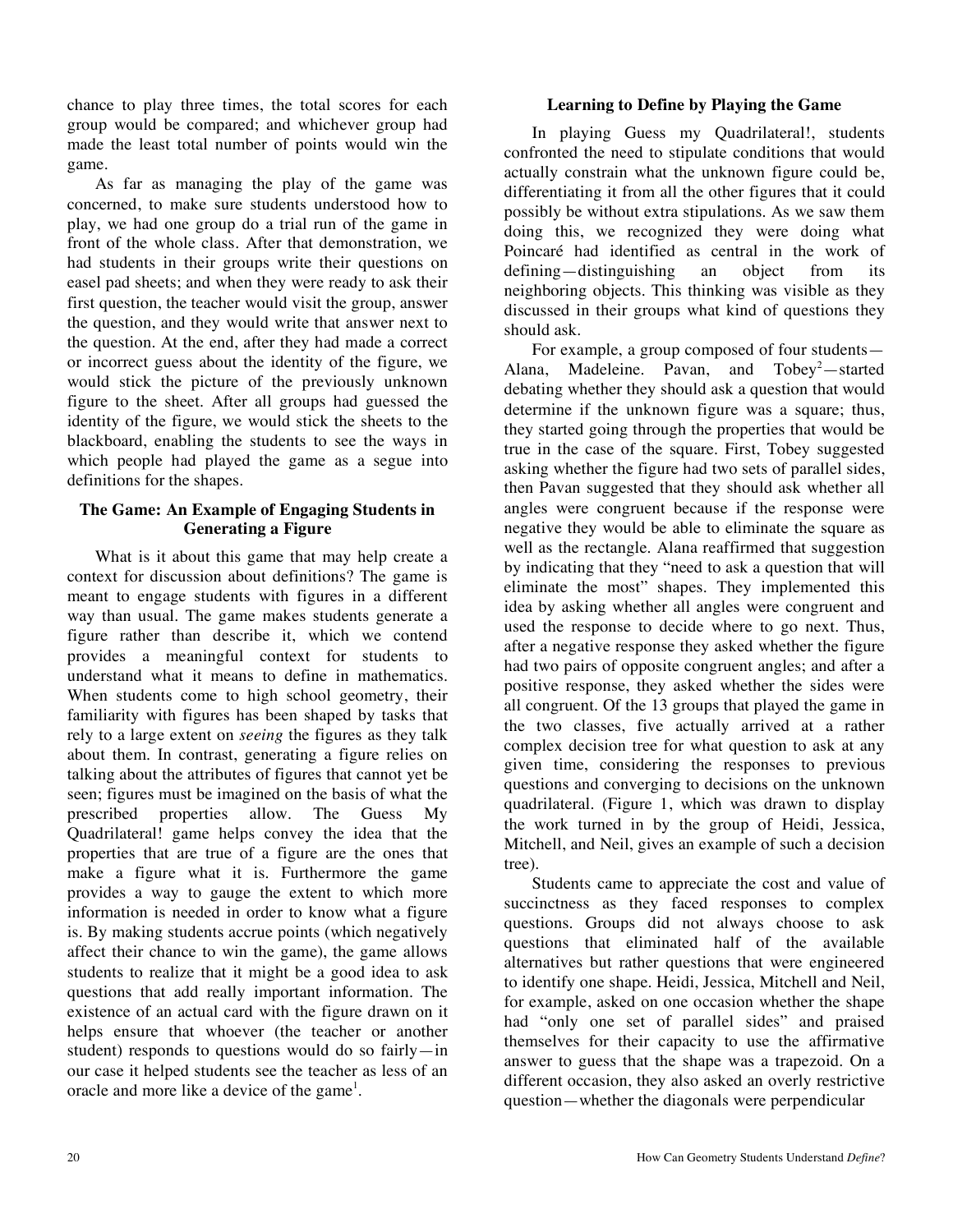

*Figure 1*. A flowchart for deciding how to play the game

bisectors of each other—and the negative answer kept hidden from them a fact that they might have been able to get and use had they asked a simpler question. Since the unknown shape was a kite, it would have been helpful to ask, for example, whether one of the diagonals was a perpendicular bisector of the other one. So whereas they could see the benefit of getting at the defining property of a shape when they got the expected answer to a complex question, they could also understand how, on average, it would be advantageous to ask simpler questions, whose answers could provide useful information no matter what the answer was.

#### **Some Advantages and Disadvantages of the Game**

Clearly the game does not do all one would want in developing meaning for definitions. For example the game is somewhat neutral in regard to whether one should prefer defining special quadrilaterals as a hierarchy (whereby a parallelogram is a trapezoid; see Craine and Rubinstein, 1993) or as a set of disjoint categories (whereby parallelograms are not trapezoids). Mathematically there is little interest in defining these figures as disjoint categories; yet students could successfully play the game even if they did think that special quadrilaterals are disjoint categories.

Additionally, the game promotes the creation of general decision strategies such as lists of questions that will eliminate as many options as possible. Those do not always generate properties that would define a quadrilateral, even though they may be optimal for playing the game. Thus those groups that arrived at one such strategy, like the one shown in Figure 1, could generate a kite as a quadrilateral that does not have equal diagonals and does not have any sides that are parallel. The list of questions works to make a decision (given the available shapes), but the list of answers does not define a kite. Furthermore, a decision strategy based on the flowchart in Figure 1 would compel one toward defining a rhombus as a quadrilateral with all sides congruent and two pairs of parallel sides, but would not make it equally compelling to define it, say, as a quadrilateral with diagonals that are perpendicular bisectors of each other. Moreover, as Mitchell realized in his group, deciding on the order in which question are asked is very important as far as knowing what the answers mean. In that sense, the set of responses to the questions is different than the set of clauses in a mathematical definition—for the latter it is grammatical structure rather than an order that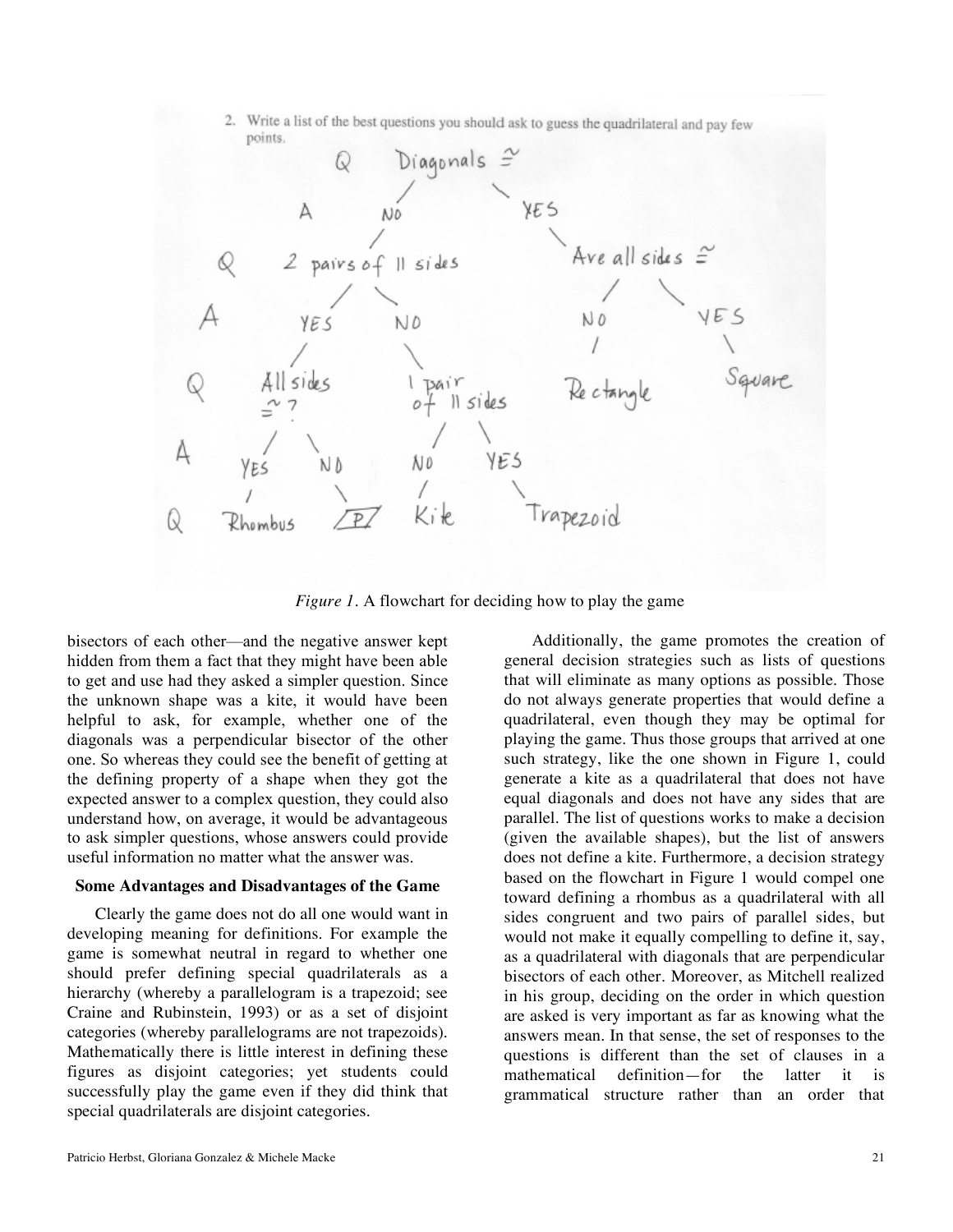indicates how the information each clause provides will be combined.

But the game was very successful in getting students to think about how much purchase they get with the stipulation of a condition. During the guessing of one figure in Heidi's group, Mitchell commented that he had made a "stupid question" when he had asked if there was a pair of congruent angles. The teacher encouragingly said that the question was in fact a good one. But Mitchell responded, "How much does it rule out?" stressing the point that the quality of the question depends also on how much information it gives at the point of the game in which it is asked. A specific example of how students used this idea in playing is provided again by what happened in Alana's group after they heard that the quadrilateral did not have all angles congruent and they went on with the question of whether the unknown figure had two pairs of congruent opposite sides. On account of having gotten an affirmative answer, Alana suggested that it could be a rectangle, but Madeleine quickly retorted that in that case all angles would be equal. Alana agreed, and she then suggested that the information they had at the time meant that the unknown figure could be "a rhombus or a parallelogram." Similarly, when they decided that the next question would have to ask for the sides, Madeleine added "we know it's not a square," which they used later on to conclude, after finding out that sides were equal, that the figure was a rhombus. Thus students used the information gathered to decide not only what to ask next but also how to interpret the responses to the following questions. They could experience an important quality of a definition: that in saying what something is one is also saying what something is not.

## **Using a Game like this to Teach Students the Definitions of Figures**

Playing the game Guess my Quadrilateral! does not substitute for spelling out definitions and, later on, formulating and proving properties of figures. The game is not even the only thing one should do before spelling out the definitions. The game is a great tool to activate previous knowledge, but it is not just that either. The game provides an important anchor for what it means to stipulate the various conditions that one puts in a definition, what each condition allows and what it rules out. In so doing, the game helps establish why one would want definitions to be succinct rather than verbose, even if one knew (as our students know) that many things are true about those concepts. Further, it helps students realize that alternative definitions could be provided for the same geometric figure: For example, students could be asked to compare the way the flowchart in Figure 1 generates the rhombus with a different set of questions.

In our case, we used the records of how people had played the game as a resource in getting students to formulate mathematical definitions for the shapes. Probably because the game had also activated students' previous knowledge, when, after playing the game we asked students to make up definitions for the shapes, they did include some that were more like descriptions of all that they knew about a figure. Indeed, of the 13 groups, six responded to this task by providing verbose, kitchen-sink descriptions of quadrilaterals immediately after playing the game.

But the experience of having played the game made it possible and meaningful for the teacher to engage students in discussing a question that paved the way to making their definitions succinct: What do you have to know about a shape to make a successful call as to what that shape is? This question does not ask for a definition, but produces one—and can be held against other definitions that students might make—of the "description" or "name and point" nature. As the teacher told one of the classes, even though they might say "Oh, that's important to know," the game had helped them realize that such a property "maybe really [is] not that important and maybe I can say less and still figure out what shape it is." After the class had looked at definitions for the special quadrilaterals only the work of one group exhibited a "definition" that could be more properly called a description. All of this stresses a point that Lakatos (1976) makes with his example of the concept of polyhedron: Definitions for mathematical ideas are shaped considering the theorems that could be proved thereafter.

The teacher also pointed out that definitions might differ. While for one group a particular property might be a part of the definition of the figure, for another group this property could be deduced from the definition of the figure. The game helped people understand why that makes sense—to the extent that a definition really is an efficient tool for intellectual (rather than visual) recognition, students could readily accept that a rhombus might be defined as a quadrilateral with four equal sides or as a quadrilateral whose diagonals are perpendicular bisectors of each other. They also understood that whatever one chose as the definition would condition not only what theorems one could formulate and prove but also what could be used in proving those theorems. Eventually, that seems to be the whole point in our insisting that students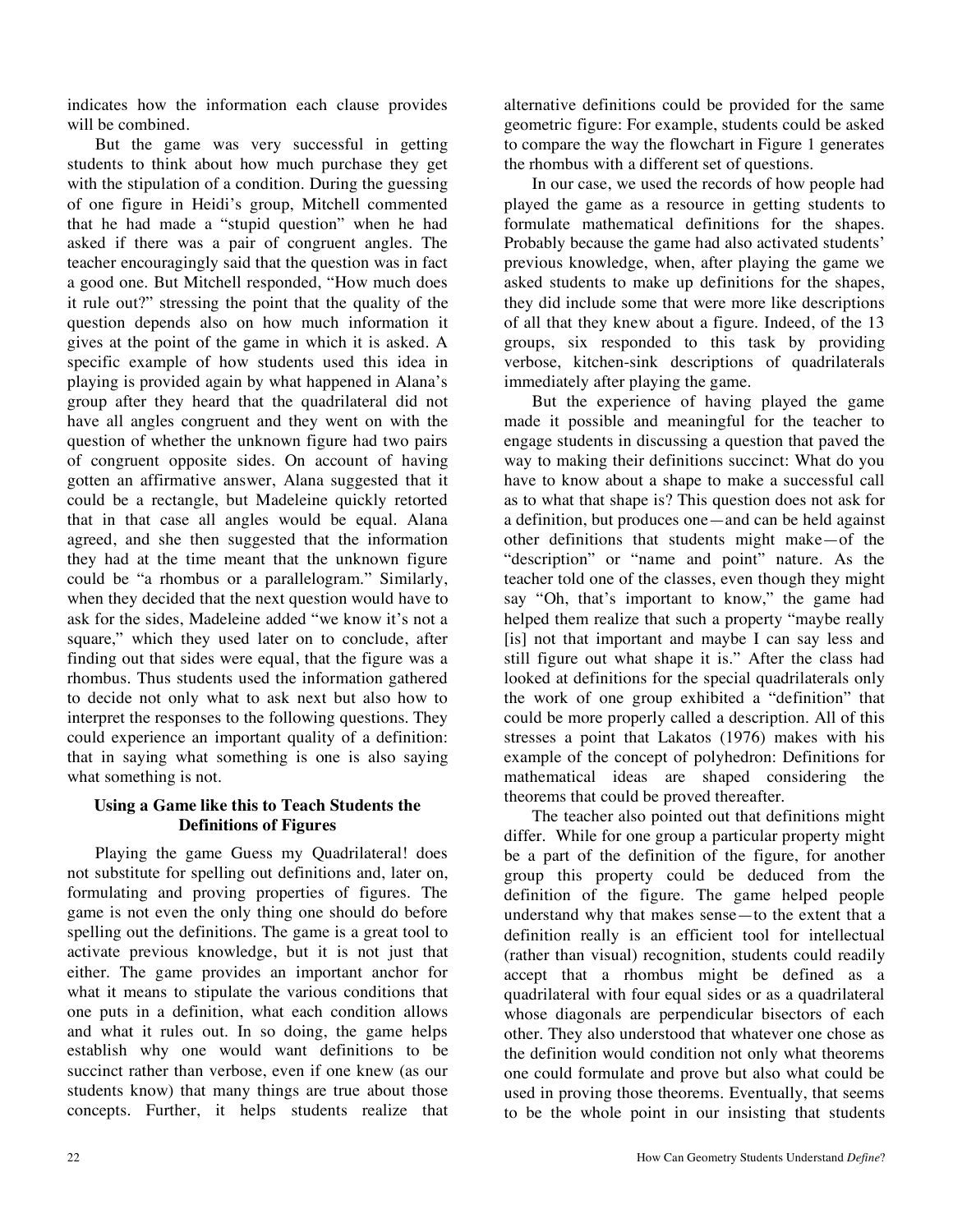know the definitions — not because there is a lot of doubt that they know what words mean but because the idea is to have students understand that knowledge as a system of connected propositions.

The *Principles and Standards for School Mathematics* (NCTM, 2000) proposes as a standard for instructional programs that students be given opportunities to "analyze properties and determine attributes of two- and three-dimensional objects; explore relationships (including congruence and similarity) among classes of two- and threedimensional geometric objects, make and test conjectures about them, and solve problems involving them" (p. 308). Along those lines, more important than knowing the facts of each figure is knowing how those facts are connected and how they can be organized as strong theorems derived from cleverly chosen definitions. Hence, it is not as much knowing the exact official definition that we should strive for as it is engaging students in the mathematical activity of defining—and for this, involving them in generating (or prescribing) figures might be a useful pedagogical tool.

#### **References**

- Craine, T. & and Rubinstein, R. (1993). A quadrilateral hierarchy to facilitate learning in geometry. *The Mathematics Teacher, 86*, 30–36.
- Lakatos, I. (1976). *Proofs and refutations: The logic of mathematical discovery*. Cambridge: Cambridge University Press.
- Moise, Edwin. (1975). The meaning of Euclidean geometry in school mathematics. *The Mathematics Teacher, 68*, 472–477.
- National Council of Teachers of Mathematics. (2000). *Principles and standards for school mathematics*. Reston, VA: Author,
- Poincaré, H. (2001). Mathematical definitions and education. In S. J. Gould (Ed.), *The value of science: Essential writings of Henri Poincaré* (pp. 441–459). New York: Modern Library of Science. (Original work published 1914).

2 Names are pseudonyms.

<sup>&</sup>lt;sup>1</sup> One could, however, later on, engage students in activities of generating figures that do not involve already drawn figures but rather require students to also find a model for their prescribed figure. We did not do that in the unit we taught at this time.